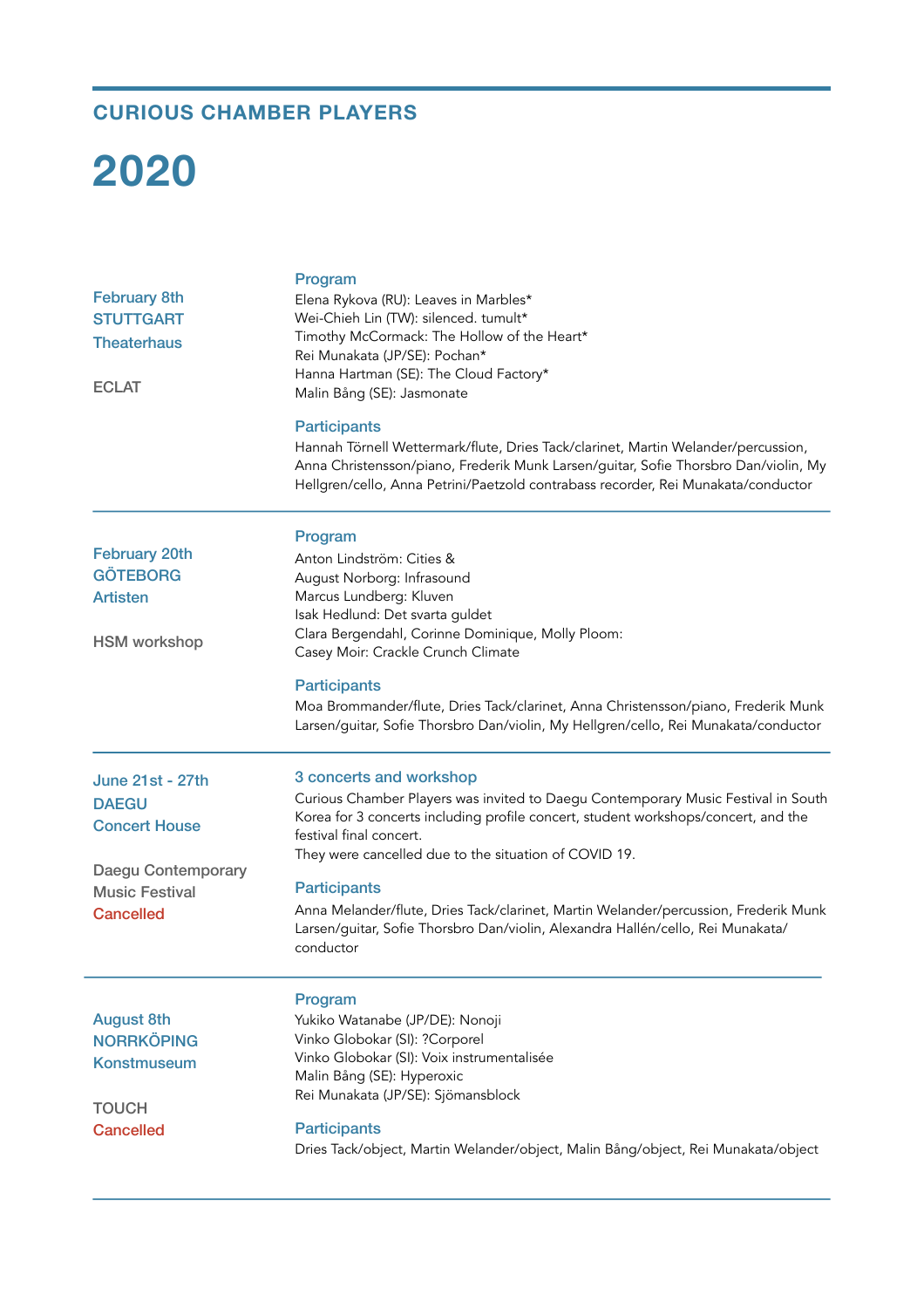| September 30th<br><b>GÖTEBORG</b><br><b>Artisten</b><br><b>6 World Premieres!</b>                          | Program<br>Anton Lindström: Cities &<br>August Norborg: Infrasound<br>Marcus Lundberg: Kluven<br>Isak Hedlund: Det svarta guldet<br>Clara Bergendahl, Corinne Dominique, Molly Ploom:<br>Casey Moir: Crackle Crunch Climate<br><b>Participants</b><br>Moa Brommander/flute, Dries Tack/clarinet, Anna Christensson/piano, Frederik Munk<br>Larsen/guitar, Emelie Molander/violin, My Hellgren/cello, Rei Munakata/conductor |
|------------------------------------------------------------------------------------------------------------|-----------------------------------------------------------------------------------------------------------------------------------------------------------------------------------------------------------------------------------------------------------------------------------------------------------------------------------------------------------------------------------------------------------------------------|
| October 30th<br><b>GÖTEBORG</b><br>Cinnobar                                                                | Program<br>Hanna Hartman (SE): Borderlines<br>Rei Munakata (JP/SE): Shjo<br>Malin Bång (SE): Jasmonate                                                                                                                                                                                                                                                                                                                      |
| <b>JASMONATE</b>                                                                                           | <b>Participants</b><br>Hannah Törnell Wettermark/flute, Malin Bång/saxphone, Martin Welander/percussion,<br>Martin Ödlund/piano, Simon Halvarsson/guitar, My Hellgren/cello, Rei Munakata/<br>conductor, Linus Andersson/amplification                                                                                                                                                                                      |
| October 31st<br><b>COPENHAGEN</b><br>Litteraturhaus<br><b>KLANG</b> avantgarde<br>music Festival           | Program<br>Malin Bång (SE): Hyperoxic<br>Hanna Hartman (SE): Borderlines<br>Vinko Globokar (SI): ?Corporel<br>Marianthi Papalexandri Alexandri (GR): Contact<br>Rei Munakata (JP/SE): Sjömansblock<br><b>Participants</b><br>Martin Welander/object, Malin Bång/object, Rei Munakata/object, Linus Andersson/<br>Amplification                                                                                              |
| November 9th - 10th<br><b>GÖTEBORG</b><br><b>Element Studio</b><br><b>Hitah &amp; Contact</b><br>Recording | Program<br>Marianthi Papalexandri Alexandri (GR): Contact<br>Rei Munakata (SE): Hitah<br><b>Participants</b><br>Anna Christensson/piano, Martin Welander/object, Malin Bång/object, Rei Munakata/<br>object, My Hellgren/cello, Linus Andersson/Sound technician                                                                                                                                                            |